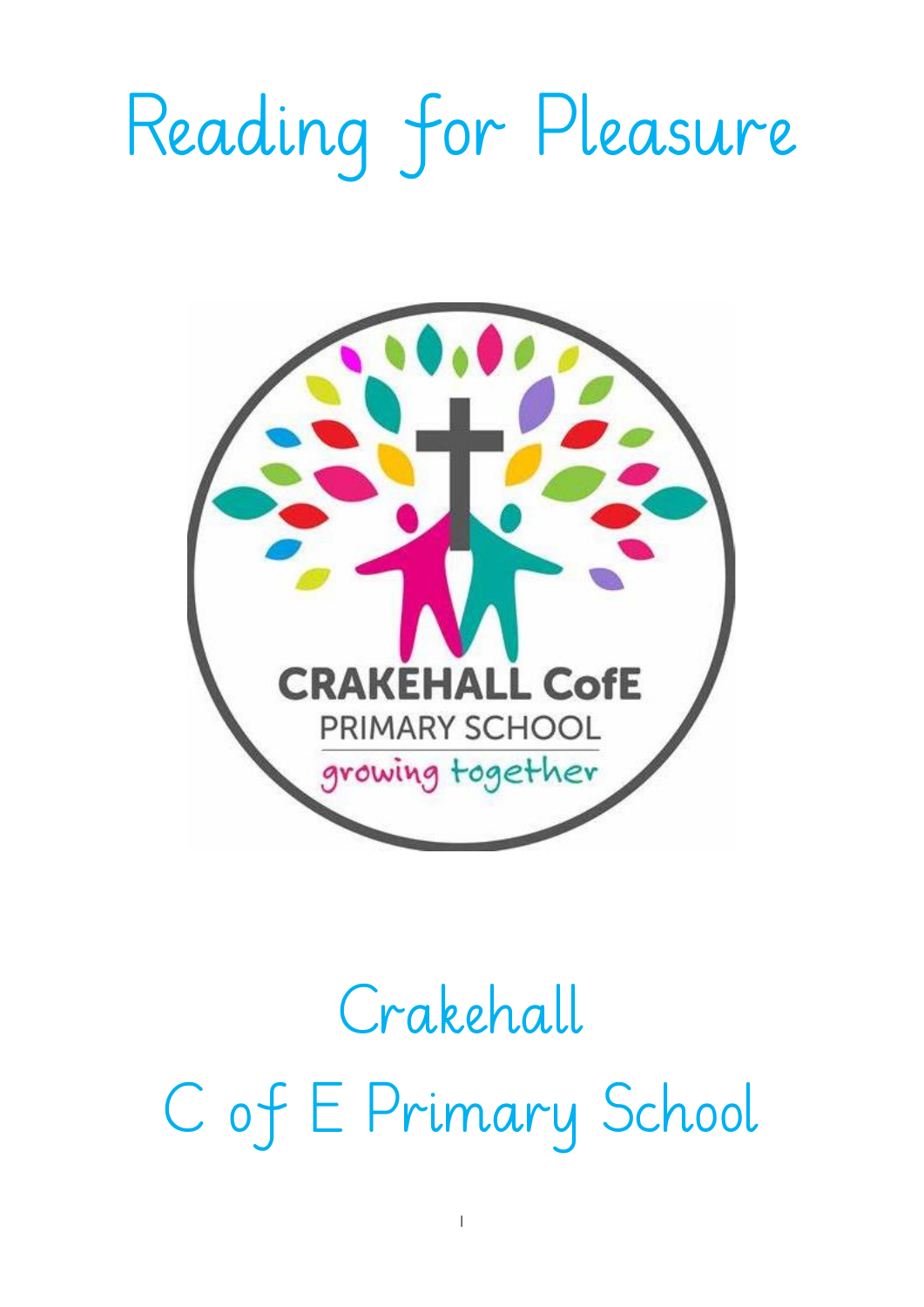### Contents

- Page 3 Our School Story
- Page 4 Our Reading for Pleasure pedagogy
- Page 5 Reading Aloud
- Page 6 Informal 'booktalk' and recommendations
- Page 7 Independent reading time
- Page 8 A highly social reading environment
	- Learner-led
- Page 9 Informal
	- Social
- Page 10 Texts that Tempt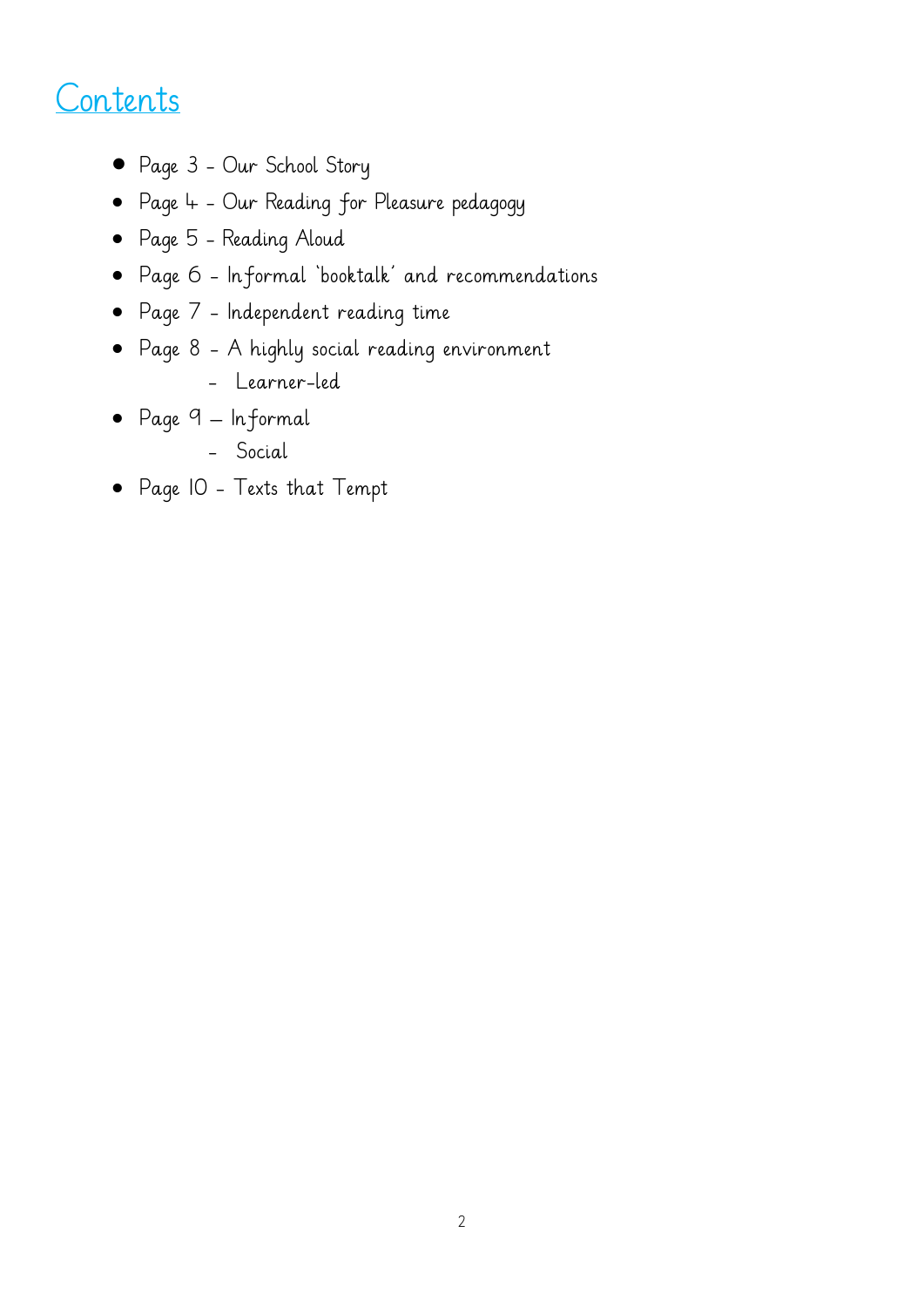## Our School Story

Once upon a time, there was a school where reading was at the heart of school life. The school was buzzing with chatter and excitement about books, from the corridors to the playground to the staff room. Casting your eye around the school, you were struck by the cosy reading areas, well stocked library, engaging displays and the sheer variety and number of books that were on offer. Children and teachers alike looked forward to story times where they could enjoy sharing and discussing their favourite books together. At the end of the day, children went home and continued their reading adventures with their families. Success in reading was celebrated at every level and by the time children left primary school they could all read fluently meaning that for them anything was possible…

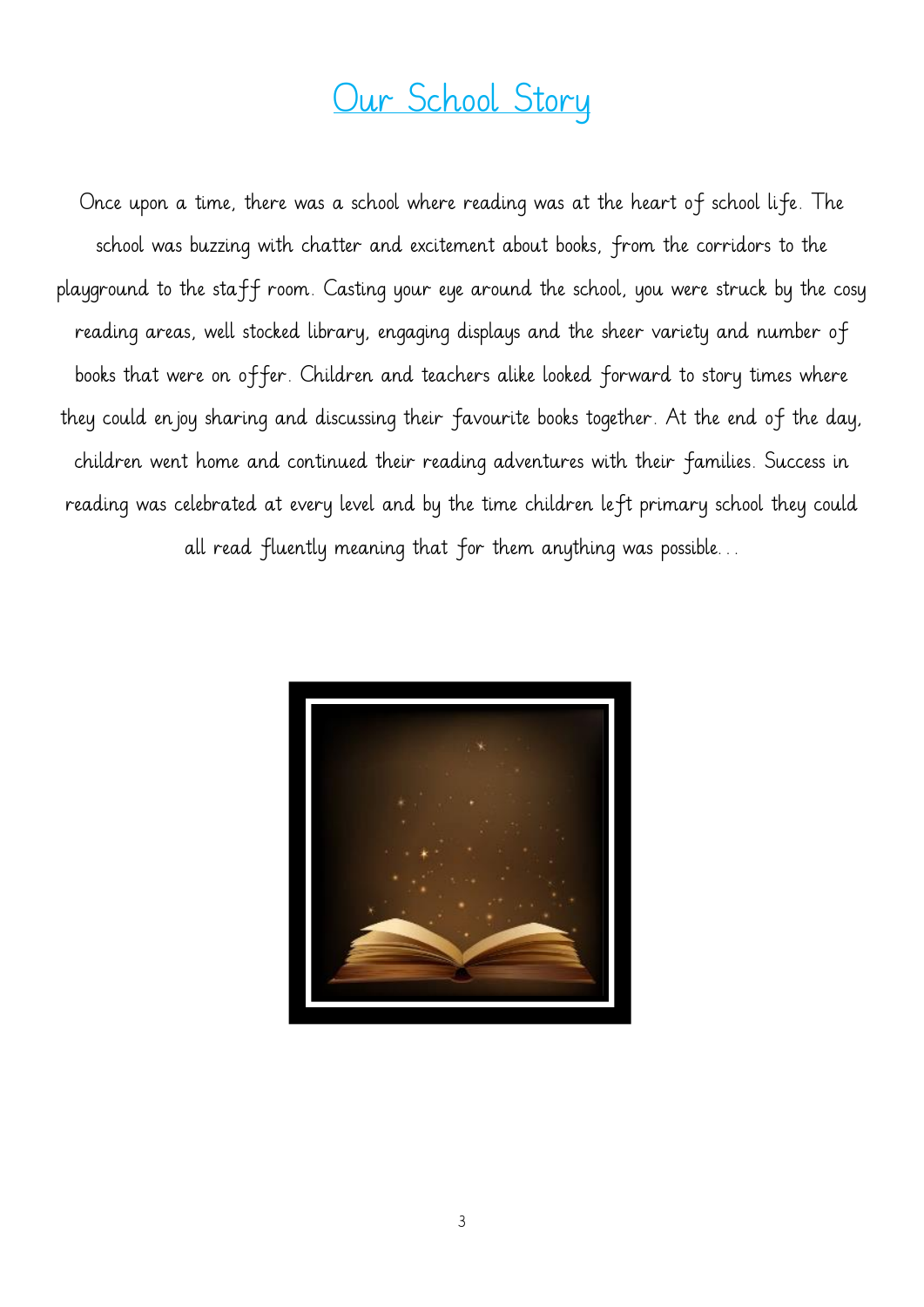#### Our Reading for Pleasure Pedagogy

Research conducted by The Open University and The UK Literacy Association (UKLA) in 2019, found that a 'robust Reading for Pleasure pedagogy' encompasses four practices:

- 1) Reading Aloud
- 2) Informal booktalk and recommendations
- 3) Independent reading time
- 4) A highly social reading environment

In addition to this, the research also found that Reading for Pleasure pedagogy must be explicitly planned for and be:



At Crakehall primary school, we have used this research to inform our own Reading for Pleasure to pedagogy so that we can best support all our pupils to develop a lifelong love of reading.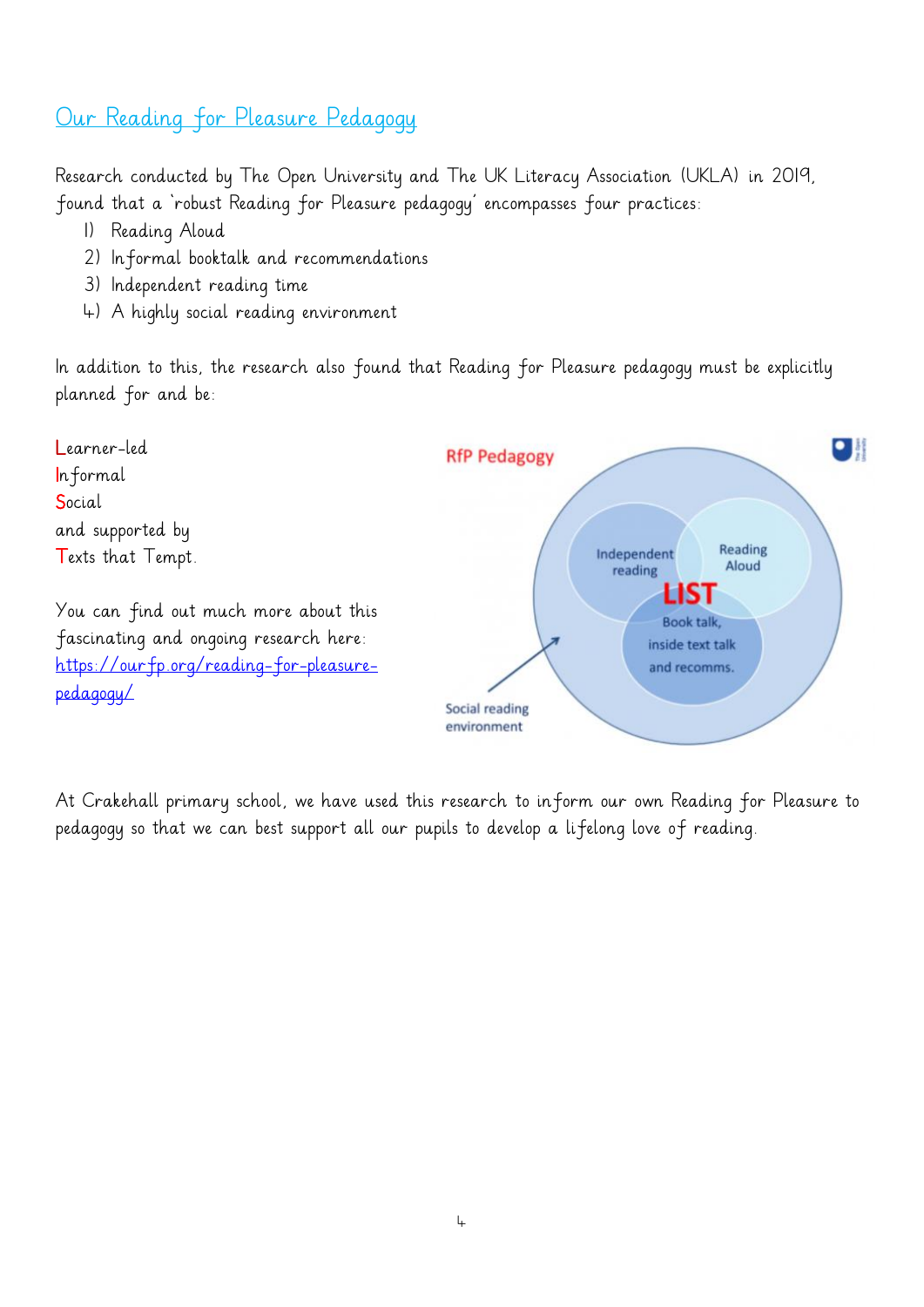#### Reading Aloud

Reading aloud to children enables them to process challenging content, text features and vocabulary – even in subjects not normally associated with reading aloud, such as science and technology Heisley and Kukan, 2010

Time to read aloud is found every day. Whether reading a story book, news article or poetry, it's a wonderful opportunity for staff to offer a model for independent reading and to demonstrate their own enthusiasm for books.

Each class has a class reader, which provides more challenge than texts children could access independently. These texts are shared purely for enjoyment and are uninterrupted by frequent questioning. Children are often involved in selecting their class reader, through a vote based on book covers or blurbs, though teachers may select a particular text they want to highlight. Having a class repertoire of texts in common helps to promote 'book talk' amongst pupils and helps to expand children's reading horizons.

It is not only class teachers who read aloud our KS2 children often enjoy reading for pleasure time with EYFS and KS1. You will also often find someone reading aloud in the hall during lunchtimes whether it be Mrs Marino or one of our wonderful lunchtime monitors. We have recently introduced dedicated Reading Buddies. These children are in class 4 and are paired with younger children to read them stories – they are excellent book buddies! We have also introduced Reading Ambassadors, these children also run our Press Team. They sell the school Newspaper in order to raise money for new books, they get extremely excited to share the top book picks in their Kidz News newspaper.

Reading aloud is encouraged at home as well as at school, and children in FS and KS1 take home a 'sharing book' for their parents or carers to read to them in addition to a decodable book.





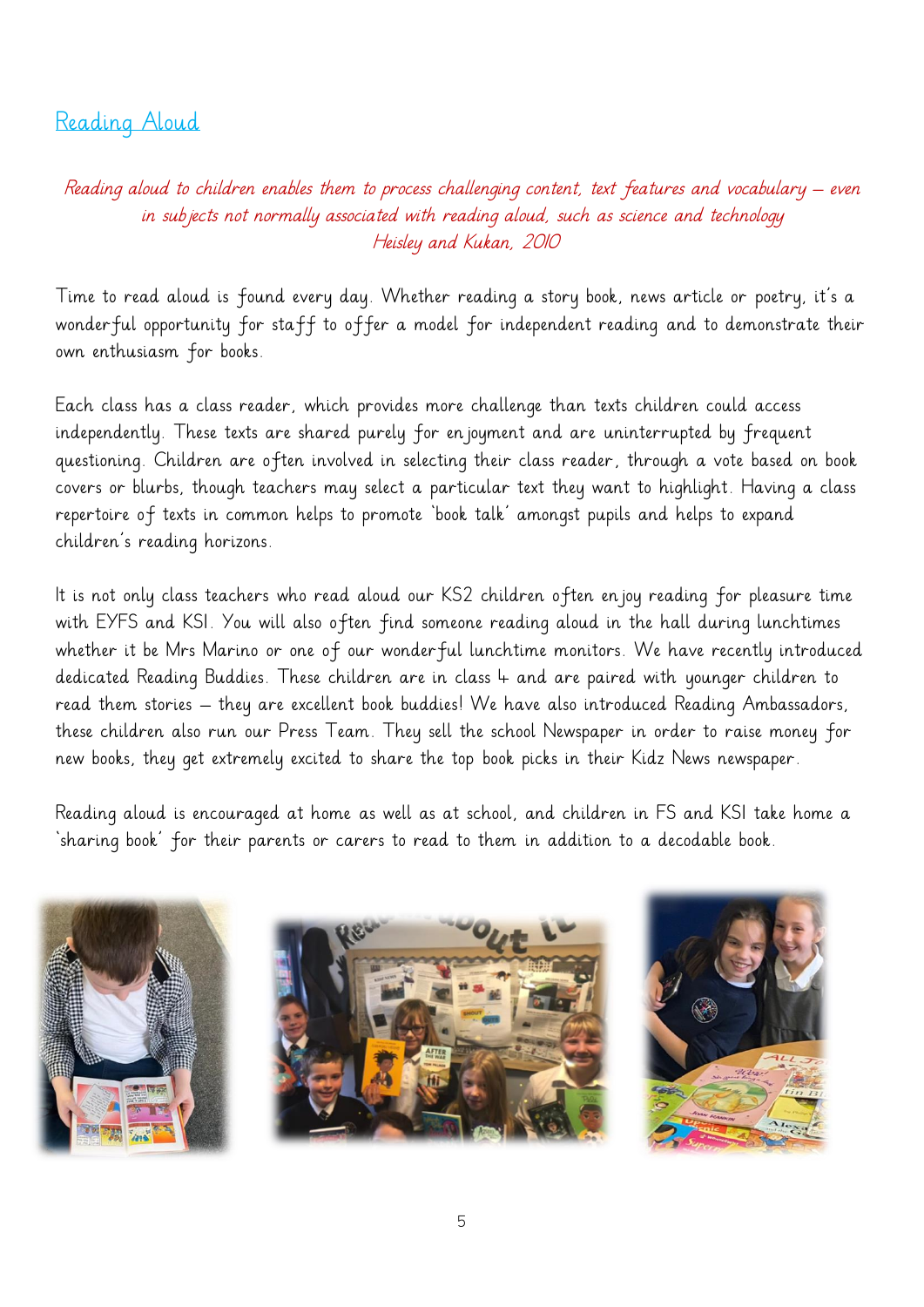#### Informal 'booktalk' and recommendations

Changes in our concept of reading since 2000 have led to an expanded definition of reading literacy, which recognises motivational and behavioural characteristics of reading alongside cognitive characteristics. OECD, 2016

Reading needs to be vocal as well as visible. By encouraging our children to talk to each other about their current reading, we hope to create a culture which will enable spontaneous child-led text talk.

We recognise that as educators, it is our responsibility to try and keep up to date with new publications in children's literature so we can provide children with recommendations tailored to their interests.

As new books are being released all the time, our work will never be finished! However, some great starting point include our termly Synergy Schools Reading Newsletter and the following links:

- [Great-books-guide-Booktrust.pdf](https://www.stmichaelsprimary.durham.sch.uk/wp-content/uploads/sites/127/2020/11/Booktrust-great-books-guide-2020.pdf)
- [100 best books for children](https://www.booktrust.org.uk/books-and-reading/our-recommendations/100-best-books/)
- [Oxford Owl Book match](https://global.oup.com/education/content/primary/series/oxford-owl/oxford-bookmatch/?region=uk)
- [Teachers' Reading Recommendations](https://teachersreadingchallenge.org.uk/)
- [UKLA-Teachers Book Awards](https://ukla.org/news/shortlists-announced-for-the-unique-awards-from-teachers2/)
- [Waterstones-childrens-book-prize](https://www.waterstones.com/the-waterstones-childrens-book-prize)
- [Blue-Peter-book-awards](https://www.booktrust.org.uk/what-we-do/awards-and-prizes/current-prizes/blue-peter-book-awards/)
- [Monthly Top Texts](https://researchrichpedagogies.org/research/author-spotlight)
- [Poetry Line](https://clpe.org.uk/poetryline/clippa)
- [Free magazines-and-newspapers-for-children-and-teenagers](https://schoolreadinglist.co.uk/resources/magazines-and-newspapers-for-children-and-teenagers/)

… and our best source of all, getting recommendations from our pupil and our colleagues!

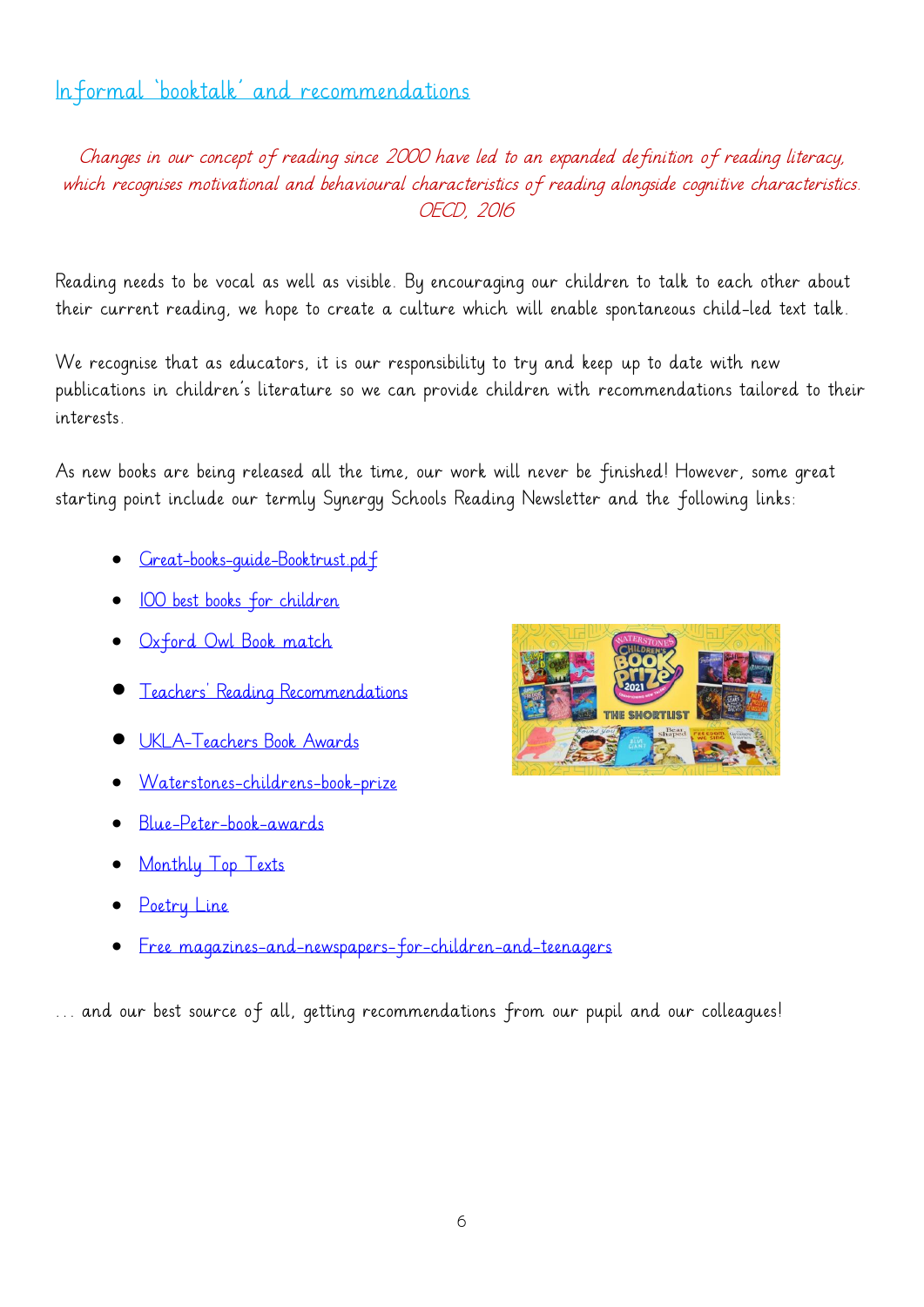#### Independent reading time

#### The will to read influences the skill and vice versa OECD, 2010

At Crakehall CofE Primary School, we build in as many opportunities for reading as possible within our school day, both for purpose and for pleasure. For children to develop as self-reliant readers, they need to be able to select a book and sustain their concentration. With a reported decrease in the time children spend reading at home, it is especially important that children can read for a sustained period at school.

#### DEAR – Drop Everything And Read!

When you visit our school at some point in the day you will find every class engaged in a reading activity! For the younger children, this may be an SSP (phonics) input or Group Reading session. Whilst in KS2, children will be engaged in independent reading - don't be surprised if you spot the class teacher reading their own book too as they are all active reading role models!



FS and KS1 children are encouraged to read independently through the provision of attractive and welcoming book corners with a range of texts displayed for children to help themselves too. The children are encouraged to handle books carefully and try to retell familiar stories to their friends or to toys, using the pictures as prompts.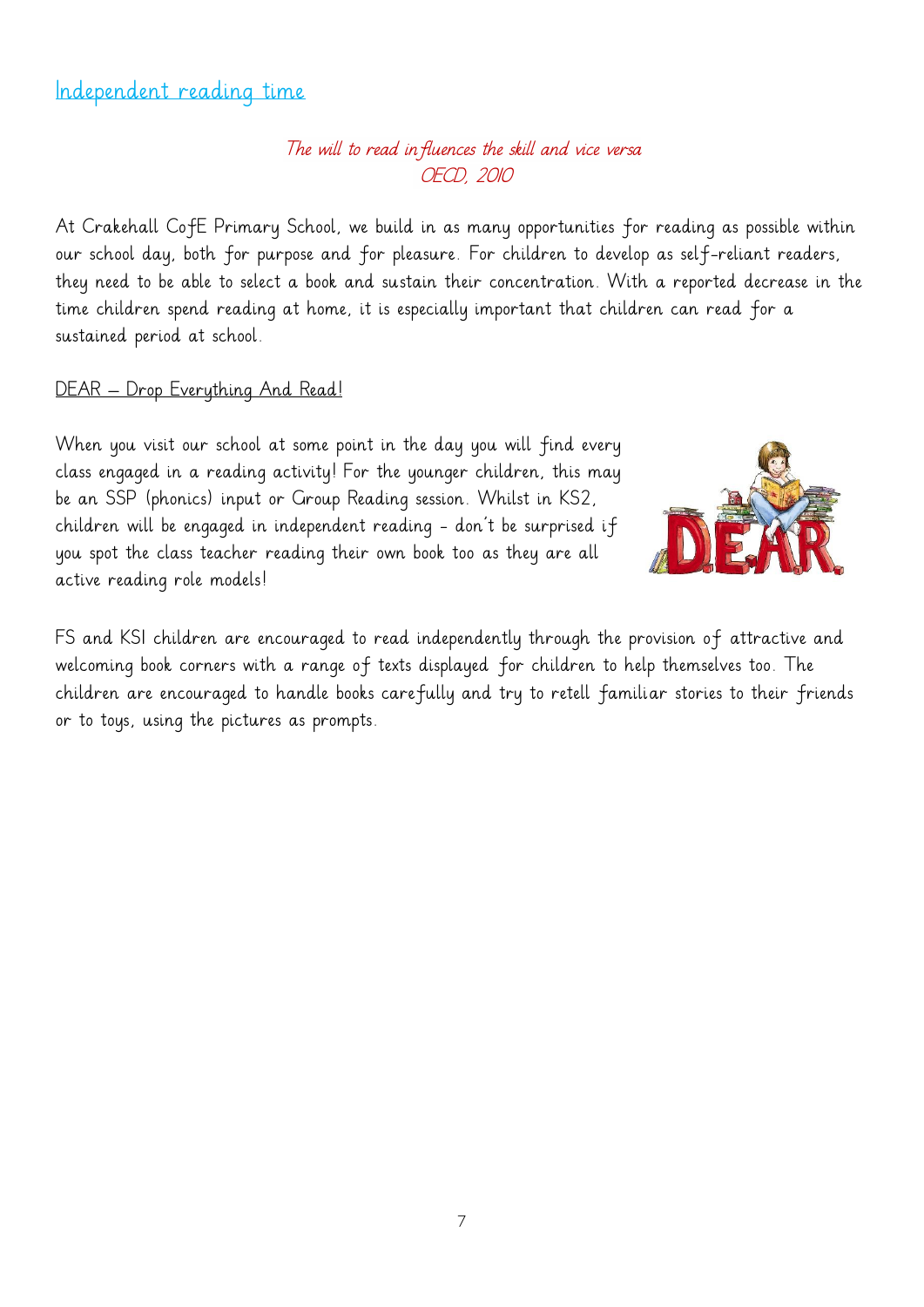#### A highly social reading environment

We know that certain elements promote a love of reading, which include freedom to choose reading materials; a print-rich environment; access to a variety of texts; time for reading in school; encouragement to readers; and quiet, comfortable places to read. National Literacy Trust, 2006

Reading displays (and areas) can be powerful and provide a focus for favourite books, reading recommendations and reading behaviours. As well as being aesthetically pleasing, we recognise that reading displays should be purposeful and the children should have some ownership of them. For example, by being involved in the creative process or by adding to displays with post-its or reviews.

In our reading areas, books are accessible, appealing, and changed often. Where appropriate, they are organised and labelled by genre or even author. It's important for children to realise that reading is linked to everything, so you may also find books within the continuous provision in Early Years, or to support Maths, Science or contexts in other classrooms.

Reading can happen anywhere! We are working on making our school a reading-rich environment and giving children opportunities to read beyond the classroom, whether in the hall, library, playground or even in the Forest School area.

#### Learner-led

Reading for pleasure is more closely associated with intrinsic motivation; it is reading that children do for themselves at their own pace, with whom they choose and in their own way. Cremin et al., 2019

By being learner-led, our reading for pleasure pedagogy allows children to exercise their rights as readers. We understand that children need the chance to build their stamina as readers but will only do so if they want to read.

We give our children opportunities to:

- select what we read in class
- choose a book to take home
- ask for new books for our school
- read in different places

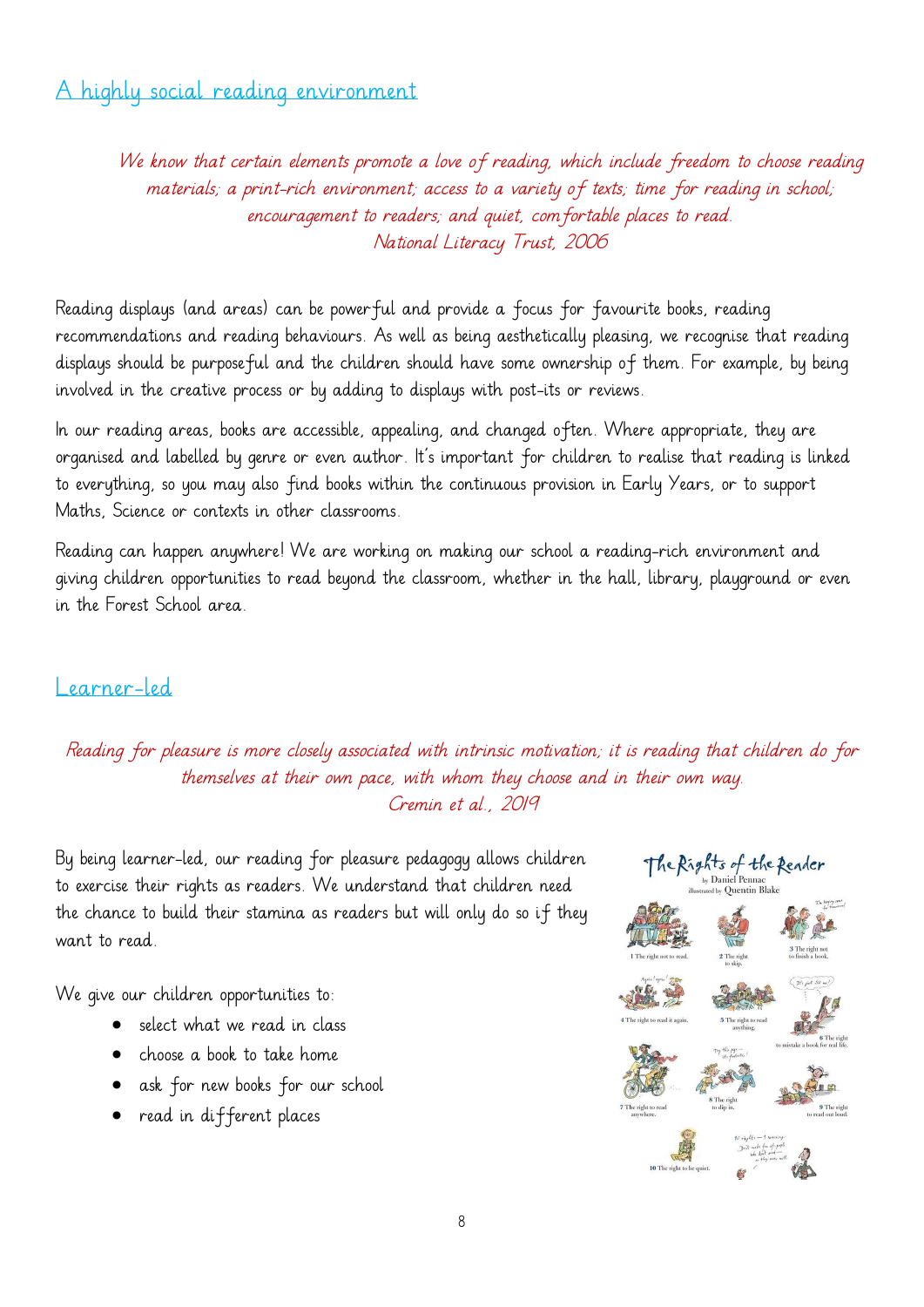#### Informal

In schools that have success with their pupils' reading, teachers read, talk with enthusiasm and recommend books, the results of which are seen not only in test results but also in an enthusiasm for reading which extends beyond the classroom. Excellence in English, Ofsted, 2011

To nurture readers for life, it is essential that as a school staff we position ourselves as fellow readers. Walking through the school you will find displays that demonstrate 'we read too'. Although reading skills such as inference and understanding of vocabulary are important and are taught discretely in reading lessons – it's equally as important that we value our pupil's personal thoughts, feelings and views on books. We achieve this through seizing informal opportunities, such as:

- Engaging in 'book blether' at playtimes, lunchtime, when walking through the school etc.
- Asking our children for recommendations for us it's a two-way process!
- Modelling book talk amongst staff did you know we have our own staff book club?
- Walking around school holding a book to prompt discussion

#### **Social**

Beyond being able to read, having the emotional motivation to do so is important. There is a virtuous cycle in which the more a person reads the better a reader they become. The better a reader they become the more they enjoy reading. The more they enjoy reading the more they read. Willingham, D., 2017

Reading for pleasure is a social process so it is important to create a community of readers around children with whom they can have reciprocal conversations about books.

We celebrate reading as a school weekly during Celebration Assembly when we announce the winners of our reading raffle. Children are involved in choosing the book prizes.

At present, our priority is building our own in-school reading community. Once that is established, we hope to widen our reading community to include parents and carers who we hope will be drawn in by their children's own engagement. We look forward to when it is safe to invite our school families into school and share good reading practice with them and demonstrate quality 'book talk'.